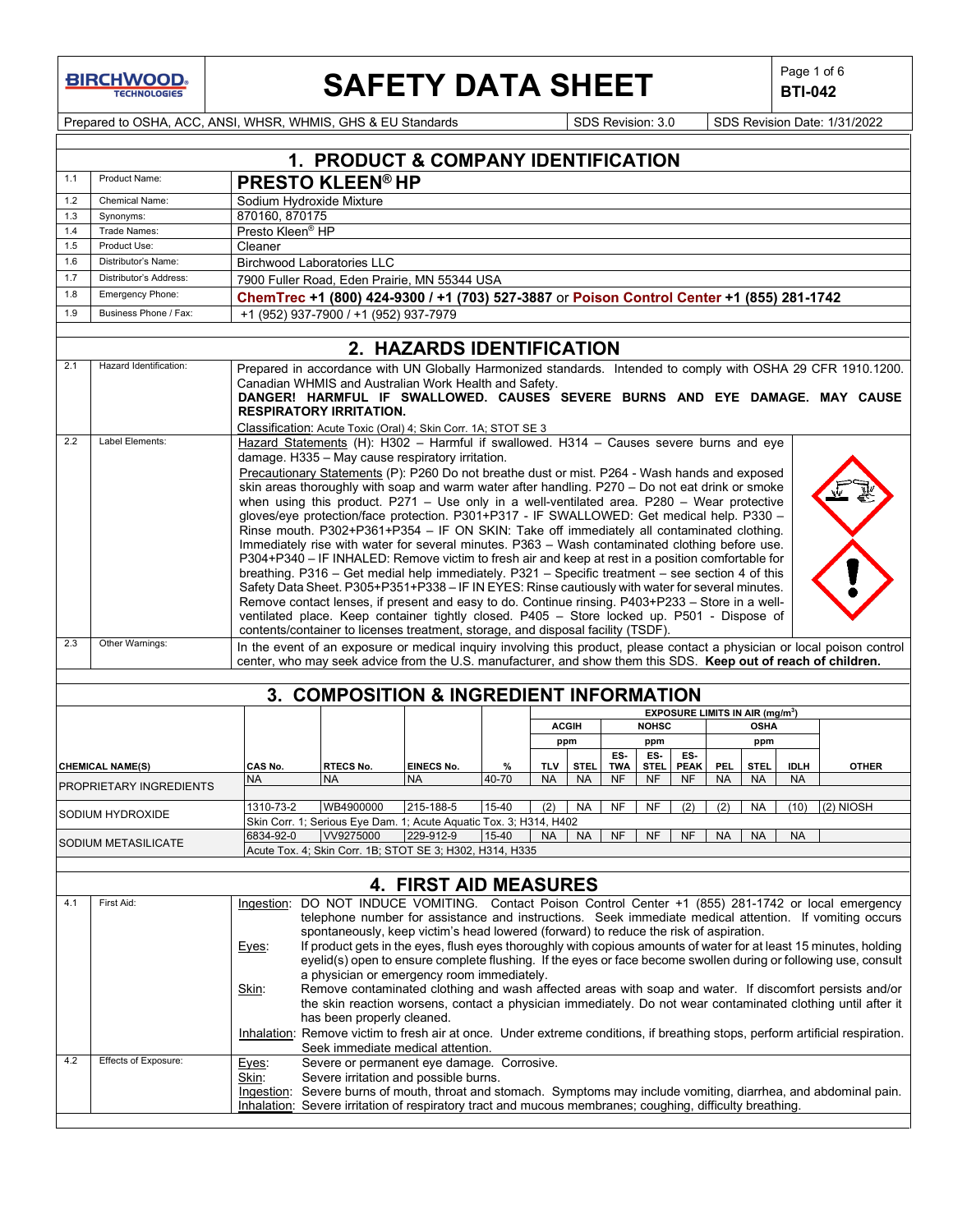**BIRCHWOOD** 

# **SAFETY DATA SHEET**  $\left|\begin{array}{c} \text{Page 2 of 6} \\ \text{BTI-042} \end{array}\right|$

**BTI-042**

Prepared to OSHA, ACC, ANSI, WHSR, WHMIS, GHS & EU Standards Superinted SDS Revision: 3.0 SDS Revision Date: 1/31/2022

|            |                                             | 4. FIRST AID MEASURES - cont'd                                                                                                                                                                                                          |            |              |               |                    |                         |             |             |             |              |   |
|------------|---------------------------------------------|-----------------------------------------------------------------------------------------------------------------------------------------------------------------------------------------------------------------------------------------|------------|--------------|---------------|--------------------|-------------------------|-------------|-------------|-------------|--------------|---|
| 4.3        | Symptoms of Overexposure:                   | Redness, burning, irritation, and swelling around eyes. Eye damaged<br>Eyes:<br>Redness, burning, itching, rash, and scaling of the skin (dermatitis).<br>Skin:                                                                         |            |              |               |                    |                         |             |             |             |              |   |
|            |                                             | Ingestion: Nausea, vomiting, severe abdominal pain.                                                                                                                                                                                     |            |              |               |                    |                         |             |             |             |              |   |
|            |                                             | Inhalation: Coughing, wheezing, swelling of throat, irritation in mucous membranes, difficulty breathing.                                                                                                                               |            |              |               |                    |                         |             |             |             |              |   |
| 4.4        | Acute Health Effects:                       | Severe or permanent eye damage. Severe irritation and possible burns. Severe burns of mouth, throat and stomach.                                                                                                                        |            |              |               |                    |                         |             |             |             |              |   |
|            |                                             | Severe irritation of respiratory tract and mucous membranes.                                                                                                                                                                            |            |              |               |                    |                         |             |             |             |              |   |
| 4.5        | Chronic Health Effects:                     | Severe or permanent eye damage.                                                                                                                                                                                                         |            |              |               |                    |                         |             |             |             |              |   |
| 4.6<br>4.7 | Target Organs:<br><b>Medical Conditions</b> | Eyes, skin, lungs, liver, kidneys, red blood cells.<br>Pre-existing dermatitis, other skin conditions, and disorders of the                                                                                                             |            |              |               |                    |                         |             |             |             |              |   |
|            | Aggravated by Exposure:                     | target organs (eyes, skin, and respiratory system). Preclude from                                                                                                                                                                       |            |              |               |                    | <b>HEALTH</b>           |             |             |             |              | 3 |
|            |                                             | exposure those individuals that are susceptible to dermatitis, asthma                                                                                                                                                                   |            |              |               |                    | <b>FLAMMABILITY</b>     |             |             |             |              | 0 |
|            |                                             | or bronchitis.                                                                                                                                                                                                                          |            |              |               |                    | <b>PHYSICAL HAZARDS</b> |             |             |             |              | 1 |
|            |                                             |                                                                                                                                                                                                                                         |            |              |               |                    | PROTECTIVE EQUIPMENT    |             |             |             |              | B |
|            |                                             |                                                                                                                                                                                                                                         |            |              |               |                    | <b>EYES</b>             | <b>SKIN</b> |             |             |              |   |
|            |                                             |                                                                                                                                                                                                                                         |            |              |               |                    |                         |             |             |             |              |   |
|            |                                             | <b>5. FIREFIGHTING MEASURES</b>                                                                                                                                                                                                         |            |              |               |                    |                         |             |             |             |              |   |
| 5.1        | Fire & Explosion Hazards:                   | Non-flammable. Use media as appropriate for surrounding fire. Contact with metals may release                                                                                                                                           |            |              |               |                    |                         |             |             |             |              |   |
|            |                                             | flammable hydrogen gas.                                                                                                                                                                                                                 |            |              |               |                    |                         |             |             |             |              |   |
| 5.2        | <b>Extinguishing Methods:</b>               | Carbon dioxide, foam, water spray, Halon (if permitted), dry chemical extinguisher.                                                                                                                                                     |            |              |               |                    |                         |             |             |             |              |   |
| 5.3        | <b>Firefighting Procedures:</b>             | As with any fire, firefighters should wear appropriate protective equipment including a                                                                                                                                                 |            |              |               |                    |                         |             |             |             |              |   |
|            |                                             | MSHA/NIOSH approved or equivalent self-contained breathing apparatus (SCBA) and protective                                                                                                                                              |            |              |               |                    |                         |             |             |             |              |   |
|            |                                             | clothing. Hazardous decomposition products may be released. Thermal degradation may produce<br>oxides of carbon, and/or nitrogen, hydrocarbons and/or derivatives. Fire should be fought from a                                         |            |              |               |                    |                         |             |             |             |              |   |
|            |                                             | safe distance. Prevent runoff from fire control or dilution from entering sewers, drains, drinking                                                                                                                                      |            |              |               |                    |                         |             |             |             |              |   |
|            |                                             | water supply, or any natural waterway.                                                                                                                                                                                                  |            |              |               |                    |                         |             |             |             |              |   |
|            |                                             |                                                                                                                                                                                                                                         |            |              |               |                    |                         |             |             |             |              |   |
|            |                                             | <b>6. ACCIDENTAL RELEASE MEASURES</b>                                                                                                                                                                                                   |            |              |               |                    |                         |             |             |             |              |   |
| 6.1        | Spills:                                     | Before cleaning any spill or leak, individuals involved in spill cleanup must wear appropriate Personal Protective Equipment                                                                                                            |            |              |               |                    |                         |             |             |             |              |   |
|            |                                             | (PPE). Use safety glasses or safety goggles and face shield; use gloves and other protective clothing (e.g., apron, boots,<br>etc.) to prevent skin contact.                                                                            |            |              |               |                    |                         |             |             |             |              |   |
|            |                                             | Small Spills: Wear appropriate protective equipment including gloves and protective eyewear. Use a non-combustible,                                                                                                                     |            |              |               |                    |                         |             |             |             |              |   |
|            |                                             | inert material such as vermiculite or sand to soak up the product and place into a container for later disposal.                                                                                                                        |            |              |               |                    |                         |             |             |             |              |   |
|            |                                             | Large Spills: Keep incompatible materials (e.g., organics such as oil) away from spill. Stay upwind and away from spill or                                                                                                              |            |              |               |                    |                         |             |             |             |              |   |
|            |                                             | release. Isolate immediate hazard area and keep unauthorized personnel out of area. Stop spill or release if it can be                                                                                                                  |            |              |               |                    |                         |             |             |             |              |   |
|            |                                             | done with minimal risk. Wear appropriate protective equipment including respiratory protection as conditions warrant.                                                                                                                   |            |              |               |                    |                         |             |             |             |              |   |
|            |                                             | Recover as much free liquid as possible and collect in acid-resistant container. Use absorbent to pick up residue. Avoid<br>discharging liquid directly into a sewer or surface waters.                                                 |            |              |               |                    |                         |             |             |             |              |   |
|            |                                             |                                                                                                                                                                                                                                         |            |              |               |                    |                         |             |             |             |              |   |
|            |                                             | 7. HANDLING & STORAGE INFORMATION                                                                                                                                                                                                       |            |              |               |                    |                         |             |             |             |              |   |
| 7.1        | Work & Hygiene Practices:                   | Avoid breathing mists or spray. Avoid eye and skin contact. Wear protective equipment when handling product. Keep out                                                                                                                   |            |              |               |                    |                         |             |             |             |              |   |
|            |                                             | of the reach of children. Do not eat, drink or smoke when handling this product. Wash thoroughly after handling.                                                                                                                        |            |              |               |                    |                         |             |             |             |              |   |
|            |                                             | Immediately clean-up and decontaminate any spills or residues.                                                                                                                                                                          |            |              |               |                    |                         |             |             |             |              |   |
| 7.2        | Storage & Handling:                         | Use and store in a cool, dry, well-ventilated location (e.g., local exhaust ventilation, fans) away from heat and direct<br>sunlight. Keep away from incompatible substances (see Section 10). Protect containers from physical damage. |            |              |               |                    |                         |             |             |             |              |   |
| 7.3        | <b>Special Precautions:</b>                 | Empty containers may retain hazardous product residues.                                                                                                                                                                                 |            |              |               |                    |                         |             |             |             |              |   |
|            |                                             |                                                                                                                                                                                                                                         |            |              |               |                    |                         |             |             |             |              |   |
|            |                                             | <b>8. EXPOSURE CONTROLS &amp; PERSONAL PROTECTION</b>                                                                                                                                                                                   |            |              |               |                    |                         |             |             |             |              |   |
| 8.1        | Exposure Limits:                            |                                                                                                                                                                                                                                         |            | <b>ACGIH</b> |               | <b>NOHSC</b>       |                         |             | <b>OSHA</b> |             | <b>OTHER</b> |   |
|            | ppm $(mg/m3)$                               | <b>CHEMICAL NAME(S)</b>                                                                                                                                                                                                                 | <b>TLV</b> | <b>STEL</b>  | <b>ES-TWA</b> | ES-<br><b>STEL</b> | <b>ES-PEAK</b>          | <b>PEL</b>  | <b>STEL</b> | <b>IDLH</b> |              |   |
|            |                                             | SODIUM HYDROXIDE                                                                                                                                                                                                                        | (2)        | <b>NA</b>    | <b>NF</b>     | <b>NF</b>          | (2)                     | (2)         | <b>NA</b>   | (10)        | $(2)$ NIOSH  |   |
| 8.2        | Ventilation & Engineering                   | Use local or general exhaust ventilation to effectively remove and prevent buildup of vapors or mist generated from the                                                                                                                 |            |              |               |                    |                         |             |             |             |              |   |
|            | Controls:                                   | handling of this product. Ensure appropriate decontamination equipment is available (e.g., sink, safety shower, eye-wash                                                                                                                |            |              |               |                    |                         |             |             |             |              |   |
|            |                                             | station).                                                                                                                                                                                                                               |            |              |               |                    |                         |             |             |             |              |   |
| 8.3        | Respiratory Protection:                     | In instances where dusts, fumes, vapors or sprays of this product are generated, and respiratory<br>protection is needed, use only protection authorized by 29 CFR §1910.134, applicable U.S. State                                     |            |              |               |                    |                         |             |             |             |              |   |
|            |                                             | regulations, or the Canadian CAS Standard Z94.4-93 and applicable standards of Canadian Provinces,                                                                                                                                      |            |              |               |                    |                         |             |             |             |              |   |
|            |                                             | EC member States, or Australia.                                                                                                                                                                                                         |            |              |               |                    |                         |             |             |             |              |   |
| 8.4        | Eye Protection:                             | Safety glasses with side shields must be used when handling or using this product. A protective face<br>shield is also recommended.                                                                                                     |            |              |               |                    |                         |             |             |             |              |   |
| 8.5        | Hand Protection:                            | Wear protective, chemical-resistant gloves (e.g., neoprene, nitrile, butyl rubber) when using or handling<br>this product.                                                                                                              |            |              |               |                    |                         |             |             |             |              |   |
| 8.6        | Body Protection:                            | A chemical resistant (e.g., neoprene) apron and/or protective clothing are recommended when handling<br>or using this product.                                                                                                          |            |              |               |                    |                         |             |             |             |              |   |
|            |                                             |                                                                                                                                                                                                                                         |            |              |               |                    |                         |             |             |             |              |   |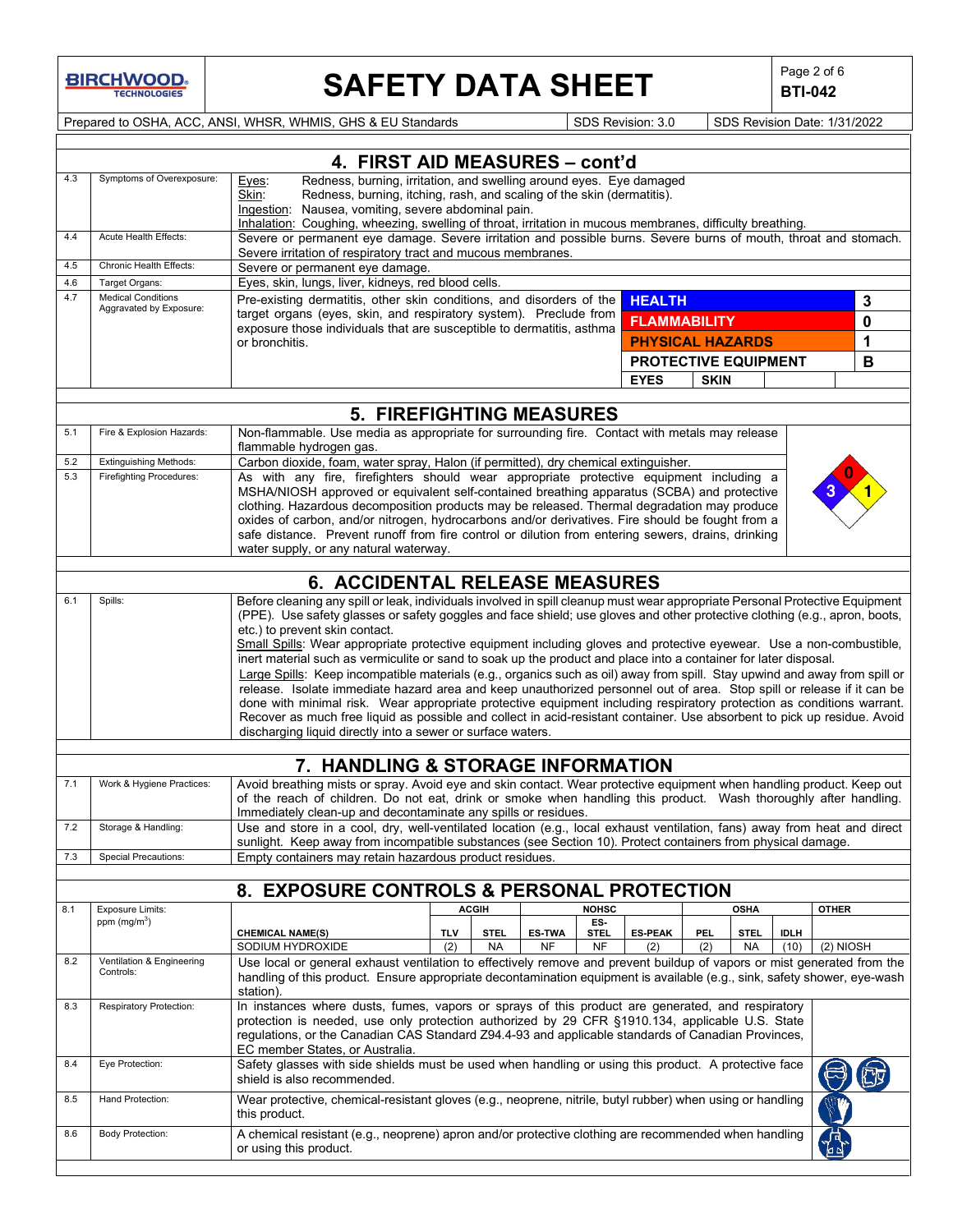**BIRCHWOOD** 

# **SAFETY DATA SHEET**  $\left|\begin{array}{c} \mathsf{Page 3 of 6} \\ \mathsf{BTL042} \end{array}\right|$

**BTI-042**

Prepared to OSHA, ACC, ANSI, WHSR, WHMIS, GHS & EU Standards Superinted Superinted SDS Revision: 3.0 SDS Revision Date: 1/31/2022

|      | 9. PHYSICAL & CHEMICAL PROPERTIES                 |                                                                                                                                                                                                                                                                                                                                                                                                                                                                                                                                    |  |  |  |
|------|---------------------------------------------------|------------------------------------------------------------------------------------------------------------------------------------------------------------------------------------------------------------------------------------------------------------------------------------------------------------------------------------------------------------------------------------------------------------------------------------------------------------------------------------------------------------------------------------|--|--|--|
| 9.1  | Appearance:                                       | Light tan, granular powder                                                                                                                                                                                                                                                                                                                                                                                                                                                                                                         |  |  |  |
| 9.2  | Odor:                                             | Odorless                                                                                                                                                                                                                                                                                                                                                                                                                                                                                                                           |  |  |  |
| 9.3  | Odor Threshold:                                   | <b>NA</b>                                                                                                                                                                                                                                                                                                                                                                                                                                                                                                                          |  |  |  |
| 9.4  | pH:                                               | 13.3                                                                                                                                                                                                                                                                                                                                                                                                                                                                                                                               |  |  |  |
| 9.5  | Melting Point/Freezing Point:                     | <b>NA</b>                                                                                                                                                                                                                                                                                                                                                                                                                                                                                                                          |  |  |  |
| 9.6  | Initial Boiling Point/Boiling<br>Range:           | > 100 °C (> 212 °F)                                                                                                                                                                                                                                                                                                                                                                                                                                                                                                                |  |  |  |
| 9.7  | Flashpoint:                                       | <b>NA</b>                                                                                                                                                                                                                                                                                                                                                                                                                                                                                                                          |  |  |  |
| 9.8  | Upper/Lower Flammability<br>Limits:               | LEL: NA; UEL: NA                                                                                                                                                                                                                                                                                                                                                                                                                                                                                                                   |  |  |  |
| 9.9  | Vapor Pressure:                                   | <b>NA</b>                                                                                                                                                                                                                                                                                                                                                                                                                                                                                                                          |  |  |  |
| 9.10 | Vapor Density:                                    | <b>NA</b>                                                                                                                                                                                                                                                                                                                                                                                                                                                                                                                          |  |  |  |
| 9.11 | Relative Density:                                 | $2.3 - 2.5$                                                                                                                                                                                                                                                                                                                                                                                                                                                                                                                        |  |  |  |
| 9.12 | Solubility:                                       | Appreciable (water)                                                                                                                                                                                                                                                                                                                                                                                                                                                                                                                |  |  |  |
| 9.13 | Partition Coefficient (log Pow):                  | <b>NA</b>                                                                                                                                                                                                                                                                                                                                                                                                                                                                                                                          |  |  |  |
| 9.14 | Autoignition Temperature:                         | <b>NA</b>                                                                                                                                                                                                                                                                                                                                                                                                                                                                                                                          |  |  |  |
| 9.15 | Decomposition Temperature:                        | <b>NA</b>                                                                                                                                                                                                                                                                                                                                                                                                                                                                                                                          |  |  |  |
| 9.16 | Viscosity:                                        | <b>NA</b>                                                                                                                                                                                                                                                                                                                                                                                                                                                                                                                          |  |  |  |
| 9.17 | Other Information:                                | <b>NA</b>                                                                                                                                                                                                                                                                                                                                                                                                                                                                                                                          |  |  |  |
|      |                                                   |                                                                                                                                                                                                                                                                                                                                                                                                                                                                                                                                    |  |  |  |
|      |                                                   | <b>10. STABILITY &amp; REACTIVITY</b>                                                                                                                                                                                                                                                                                                                                                                                                                                                                                              |  |  |  |
| 10.1 | Stability:                                        | Stable under normal storage and use conditions.                                                                                                                                                                                                                                                                                                                                                                                                                                                                                    |  |  |  |
| 10.2 | Hazardous Decomposition<br>Products:              | Contact with metals such as aluminum and zinc may produce hydrogen gas. Thermal decomposition can produce oxides<br>of carbon, sodium, nitrogen and sulfur.                                                                                                                                                                                                                                                                                                                                                                        |  |  |  |
| 10.3 | Hazardous Polymerization:                         | Will not occur.                                                                                                                                                                                                                                                                                                                                                                                                                                                                                                                    |  |  |  |
| 10.4 | Conditions to Avoid:                              | Avoid high temperatures and incompatible materials.                                                                                                                                                                                                                                                                                                                                                                                                                                                                                |  |  |  |
| 10.5 | Incompatible Substances:                          | Water-reactive substances, metals (e.g. aluminum, zinc) strong acids, oxidizers.                                                                                                                                                                                                                                                                                                                                                                                                                                                   |  |  |  |
|      |                                                   |                                                                                                                                                                                                                                                                                                                                                                                                                                                                                                                                    |  |  |  |
|      |                                                   | <b>11. TOXICOLOGICAL INFORMATION</b>                                                                                                                                                                                                                                                                                                                                                                                                                                                                                               |  |  |  |
| 11.1 | Routes of Entry:                                  | Inhalation:<br>Absorption:<br><b>YES</b><br>Ingestion:<br><b>YES</b><br><b>NO</b>                                                                                                                                                                                                                                                                                                                                                                                                                                                  |  |  |  |
| 11.2 | <b>Toxicity Data:</b>                             | Sodium Hydroxide: LD <sub>50</sub> (oral, rat) = 320 mg/kg; Sodium Metasilicate LD <sub>50</sub> (oral, rat) = 1153 mg/kg.                                                                                                                                                                                                                                                                                                                                                                                                         |  |  |  |
| 11.3 | Acute Toxicity:                                   | See Section 4.4                                                                                                                                                                                                                                                                                                                                                                                                                                                                                                                    |  |  |  |
| 11.4 | Chronic Toxicity:                                 | See Section 4.5                                                                                                                                                                                                                                                                                                                                                                                                                                                                                                                    |  |  |  |
| 11.5 | Suspected Carcinogen:                             | <b>NA</b>                                                                                                                                                                                                                                                                                                                                                                                                                                                                                                                          |  |  |  |
| 11.6 | Reproductive Toxicity:                            | This product is not reported to cause reproductive toxicity in humans.                                                                                                                                                                                                                                                                                                                                                                                                                                                             |  |  |  |
|      | Mutagenicity:                                     | This product is not reported to produce mutagenic effects in humans.                                                                                                                                                                                                                                                                                                                                                                                                                                                               |  |  |  |
|      | Embryotoxicity:                                   | This product is not reported to produce embryotoxic effects in humans.                                                                                                                                                                                                                                                                                                                                                                                                                                                             |  |  |  |
|      | Teratogenicity:                                   | This product is not reported to cause teratogenic effects in humans.                                                                                                                                                                                                                                                                                                                                                                                                                                                               |  |  |  |
|      | Reproductive Toxicity:                            | This product is not reported to cause reproductive effects in humans.                                                                                                                                                                                                                                                                                                                                                                                                                                                              |  |  |  |
| 11.7 | Irritancy of Product:                             | See Section 4.2                                                                                                                                                                                                                                                                                                                                                                                                                                                                                                                    |  |  |  |
| 11.8 | <b>Biological Exposure Indices:</b>               | <b>NE</b>                                                                                                                                                                                                                                                                                                                                                                                                                                                                                                                          |  |  |  |
| 11.9 | Physician Recommendations:                        | Treat symptomatically.                                                                                                                                                                                                                                                                                                                                                                                                                                                                                                             |  |  |  |
|      |                                                   |                                                                                                                                                                                                                                                                                                                                                                                                                                                                                                                                    |  |  |  |
|      | <b>12. ECOLOGICAL INFORMATION</b>                 |                                                                                                                                                                                                                                                                                                                                                                                                                                                                                                                                    |  |  |  |
| 12.1 | Environmental Stability:                          | An environmental hazard cannot be excluded in the event of improper handling or disposal.                                                                                                                                                                                                                                                                                                                                                                                                                                          |  |  |  |
| 12.2 | Effects on Plants & Animals:                      | No data available.                                                                                                                                                                                                                                                                                                                                                                                                                                                                                                                 |  |  |  |
| 12.3 | Effects on Aquatic Life:                          | Sodium Hydroxide: LC <sub>50</sub> (Gambusia affinis (Mosquito fish), 96h) = 125 mg/L; EC <sub>50</sub> (Daphnia magna (water flea), 48h) =<br>40.38 mg/L                                                                                                                                                                                                                                                                                                                                                                          |  |  |  |
|      |                                                   |                                                                                                                                                                                                                                                                                                                                                                                                                                                                                                                                    |  |  |  |
|      |                                                   | <b>13. DISPOSAL CONSIDERATIONS</b>                                                                                                                                                                                                                                                                                                                                                                                                                                                                                                 |  |  |  |
| 13.1 | Waste Disposal:<br><b>Special Considerations:</b> | Review current local, state and federal laws, codes, statutes and regulations to determine current status and appropriate<br>disposal method for the ingredients listed in Section 2. Any disposal practice must be in compliance with local, state, and<br>federal laws and regulations. Contact the appropriate agency for specific information. Treatment, transport, storage and<br>disposal of hazardous waste must be provided by a licensed facility or waste hauler.<br>U.S. EPA Characteristic Waste (D002 - corrosivity) |  |  |  |
| 13.2 |                                                   |                                                                                                                                                                                                                                                                                                                                                                                                                                                                                                                                    |  |  |  |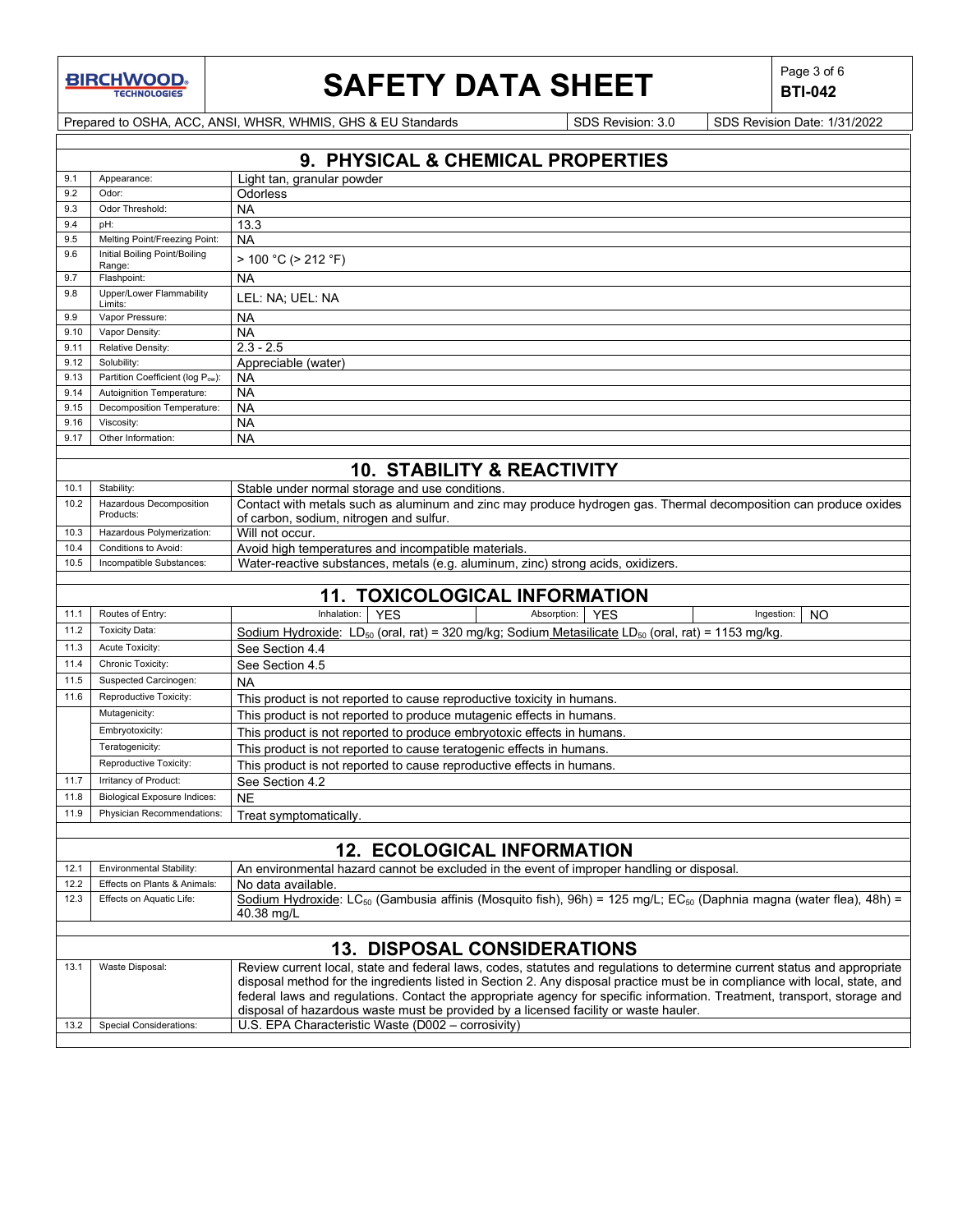

# **SAFETY DATA SHEET**  $\left|\begin{array}{c} \text{Page 4 of 6} \\ \text{BTI-042} \end{array}\right|$

**BTI-042**

Prepared to OSHA, ACC, ANSI, WHSR, WHMIS, GHS & EU Standards Superinted SDS Revision: 3.0 SDS Revision Date: 1/31/2022

|      | <b>14. TRANSPORTATION INFORMATION</b> |                                                                                                                                                      |           |  |  |
|------|---------------------------------------|------------------------------------------------------------------------------------------------------------------------------------------------------|-----------|--|--|
|      |                                       | The basic description (ID Number, proper shipping name, hazard class & division, packing group) is shown for each mode of transportation. Additional |           |  |  |
|      |                                       | descriptive information may be required by 49 CFR, IATA/ICAO, IMDG and the CTDGR.                                                                    |           |  |  |
| 14.1 | 49 CFR (GND):                         | UN3262, CORROSIVE SOLIDS, BASIC, INORGANIC, N.O.S. (sodium hydroxide, sodium metasilicate),                                                          |           |  |  |
|      |                                       | 8. II. LTD QTY (IP VOL $\leq 1.0$ kg)                                                                                                                |           |  |  |
| 14.2 | IATA (AIR):                           | UN3262, CORROSIVE SOLIDS, BASIC, INORGANIC, N.O.S. (sodium hydroxide, sodium metasilicate),                                                          |           |  |  |
|      |                                       | 8, II, LTD QTY (IP VOL $\leq$ 0.1 kg)                                                                                                                |           |  |  |
| 14.3 | IMDG (OCN):                           | UN3262, CORROSIVE SOLIDS, BASIC, INORGANIC, N.O.S. (sodium hydroxide, sodium metasilicate),                                                          |           |  |  |
|      |                                       | 8. II. LTD QTY (IP VOL $\leq 1.0$ kg)                                                                                                                |           |  |  |
| 14.4 | TDGR (Canadian GND):                  | UN3262, CORROSIVE SOLIDS, BASIC, INORGANIC, N.O.S. (sodium hydroxide, sodium metasilicate),                                                          |           |  |  |
|      |                                       | 8. II. LTD QTY (IP VOL $\leq 1.0$ kg)                                                                                                                | CORROSIVE |  |  |
| 14.5 | ADR/RID (EU):                         | UN3262, CORROSIVE SOLIDS, BASIC, INORGANIC, N.O.S. (sodium hydroxide, sodium metasilicate),                                                          |           |  |  |
|      |                                       | 8. II. LTD QTY (IP VOL $\leq 1.0$ kg)                                                                                                                |           |  |  |
| 14.6 | SCT (MEXICO):                         | UN3262, SOLIDOS CORROSIVOS, BASICO, INORGANICO, N.E.P. (hidroxido de sodio, metasilicato                                                             |           |  |  |
|      |                                       | de sodio), 8, II, CANTIDAD LIMITADA, (IP VOL $\leq 1.0$ kg)                                                                                          |           |  |  |
| 14.7 | ADGR (AUS):                           | UN3262, CORROSIVE SOLIDS, BASIC, INORGANIC, N.O.S. (sodium hydroxide, sodium metasilicate),                                                          |           |  |  |
|      |                                       | 8. II. LTD QTY (IP VOL $\leq 1.0$ kg)                                                                                                                |           |  |  |

## **15. REGULATORY INFORMATION**

| 15.1 | <b>SARA Reporting</b><br>Requirements: | This product does not contain any substances subject to SARA Title III, section 313 reporting requirements.                                                                                                                                                                                                                                                                                                                                                                                                                                                                                                                                                                                                                                                                                                                                                                                                                                                                                                                                                                                                                                                                                                             |
|------|----------------------------------------|-------------------------------------------------------------------------------------------------------------------------------------------------------------------------------------------------------------------------------------------------------------------------------------------------------------------------------------------------------------------------------------------------------------------------------------------------------------------------------------------------------------------------------------------------------------------------------------------------------------------------------------------------------------------------------------------------------------------------------------------------------------------------------------------------------------------------------------------------------------------------------------------------------------------------------------------------------------------------------------------------------------------------------------------------------------------------------------------------------------------------------------------------------------------------------------------------------------------------|
| 15.2 | <b>SARA TPQ:</b>                       | <b>NA</b>                                                                                                                                                                                                                                                                                                                                                                                                                                                                                                                                                                                                                                                                                                                                                                                                                                                                                                                                                                                                                                                                                                                                                                                                               |
| 15.3 | <b>TSCA Inventory Status:</b>          | The components of this product are listed on the TSCA Inventory.                                                                                                                                                                                                                                                                                                                                                                                                                                                                                                                                                                                                                                                                                                                                                                                                                                                                                                                                                                                                                                                                                                                                                        |
| 15.4 | <b>CERCLA Reportable Quantity:</b>     | Sodium Hydroxide: RQ 1,000 lbs (454 kg)                                                                                                                                                                                                                                                                                                                                                                                                                                                                                                                                                                                                                                                                                                                                                                                                                                                                                                                                                                                                                                                                                                                                                                                 |
| 15.5 | Other Federal Requirements:            | NA.                                                                                                                                                                                                                                                                                                                                                                                                                                                                                                                                                                                                                                                                                                                                                                                                                                                                                                                                                                                                                                                                                                                                                                                                                     |
| 15.6 | Other Canadian Regulations:            | This product has been classified according to the hazard criteria of the HPR and the SDS contains<br>all of the information required by the HPR. The components of this product are listed on the<br>DSL/NDSL. None of the components of this product are listed on the Priorities Substances List.<br>WHMIS Class E (Corrosive Material), Class D2B (Materials Causing Other Toxic Effects).                                                                                                                                                                                                                                                                                                                                                                                                                                                                                                                                                                                                                                                                                                                                                                                                                           |
| 15.7 | State Regulatory Information:          | Sodium hydroxide is found on the following state criteria lists: Florida Toxic Substances List (FL), Massachusetts<br>Hazardous Substances List (MA), Minnesota Hazardous Substances List (MN), New Jersey Right-to-Know List (NJ),<br>Pennsylvania Right-to-Know List (PA), and Washington Permissible Exposures List (WA).<br>Sodium metasilicate is found on the following state criteria lists: NJ, PA.<br>None of the ingredients in this product, present in a concentration of 1.0% or greater, are listed on any of the following<br>state criteria lists: California Proposition 65 (CA65), Delaware Air Quality Management List (DE), Florida Toxic<br>Substances List (FL), Massachusetts Hazardous Substances List (MA), Michigan Critical Substances List (MI), Minnesota<br>Hazardous Substances List (MN), New Jersey Right-to-Know List (NJ), New York Hazardous Substances List (NY),<br>Pennsylvania Right-to-Know List (PA), Washington Permissible Exposures List (WA), Wisconsin Hazardous Substances<br>List (WI). This product does not contain any chemicals known to the State of California to cause cancer or other<br>reproductive harm. For more information go to www.P65Warnings.ca.gov. |
| 15.8 | Other Requirements:                    | This product is found on the following inventory lists: Australia - AICS, China - IECSC, Europe - ELINCS/EINEC,<br>Japan – ENCS; Korea – KECI; New Zealand – NZIoC; {Philippines – PICCS; USA – TSCA                                                                                                                                                                                                                                                                                                                                                                                                                                                                                                                                                                                                                                                                                                                                                                                                                                                                                                                                                                                                                    |
|      |                                        |                                                                                                                                                                                                                                                                                                                                                                                                                                                                                                                                                                                                                                                                                                                                                                                                                                                                                                                                                                                                                                                                                                                                                                                                                         |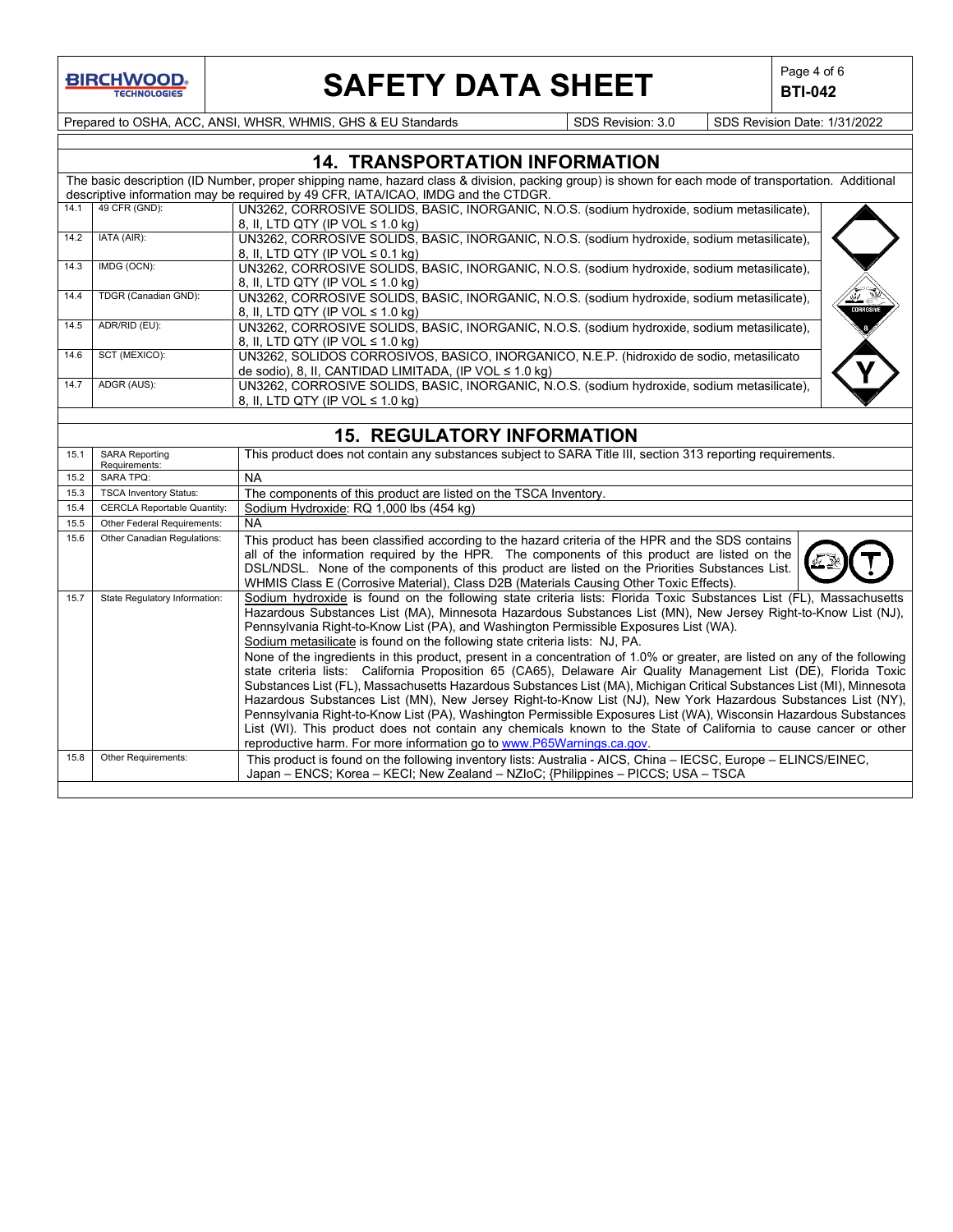

# **SAFETY DATA SHEET**  $\left|\begin{array}{c} \text{Page 5 of 6} \\ \text{BIT-042} \end{array}\right|$

**BTI-042**

Prepared to OSHA, ACC, ANSI, WHSR, WHMIS, GHS & EU Standards Superinted SDS Revision: 3.0 SDS Revision Date: 1/31/2022

|      | <b>16. OTHER INFORMATION</b> |                                                                                                                                                                             |                                                                                                                                                                                                                                                                                                                                                                                                                                                                                                                                                                                                                                                                                                                                                                                                                                                                                                                                                                                                                                                                             |  |  |  |  |
|------|------------------------------|-----------------------------------------------------------------------------------------------------------------------------------------------------------------------------|-----------------------------------------------------------------------------------------------------------------------------------------------------------------------------------------------------------------------------------------------------------------------------------------------------------------------------------------------------------------------------------------------------------------------------------------------------------------------------------------------------------------------------------------------------------------------------------------------------------------------------------------------------------------------------------------------------------------------------------------------------------------------------------------------------------------------------------------------------------------------------------------------------------------------------------------------------------------------------------------------------------------------------------------------------------------------------|--|--|--|--|
| 16.1 | Other Information:           | AND OUT OF REACH OF CHILDREN.                                                                                                                                               | DANGER! HARMFUL IF SWALLOWED. CAUSES SEVERE BURNS AND EYE DAMAGE. MAY CAUSE<br><b>RESPIRATORY IRRITATION.</b> Do not breathe dust or mist. Wash hands and exposed skin areas thoroughly with soap<br>and warm water after handling. Use only in a well-ventilated area. Contaminated work clothing should not be allowed out<br>of the workplace. Wear protective gloves/eye protection. IF SWALLOWED: Rinse mouth. Do NOT induce vomiting. IF<br>INHALED: Remove victim to fresh air and keep at rest in a position comfortable for breathing. IF ON SKIN: Wash with<br>plenty of soap and water. If skin irritation or rash occurs: Get medical advice/attention. Immediately call a POISON<br>CENTER or doctor/physician. Specific treatment - see section 4 of this Safety Data Sheet. Wash contaminated clothing<br>before reuse. IF IN EYES: Rinse cautiously with water for several minutes. Remove contact lenses, if present and easy to<br>do. Continue rinsing. Store in a well-ventilated place. Keep container tightly closed. Store locked up. KEEP LOCKED UP |  |  |  |  |
| 16.2 | Terms & Definitions:         | See last page of this Safety Data Sheet.                                                                                                                                    |                                                                                                                                                                                                                                                                                                                                                                                                                                                                                                                                                                                                                                                                                                                                                                                                                                                                                                                                                                                                                                                                             |  |  |  |  |
| 16.3 | Disclaimer:                  | edition.                                                                                                                                                                    | This Safety Data Sheet is offered pursuant to OSHA's Hazard Communication Standard, 29 CFR §1910.1200. Other<br>government regulations must be reviewed for applicability to this product. To the best of ShipMate's & Birchwood<br>Technologies' knowledge, the information contained herein is reliable and accurate as of this date; however, accuracy,<br>suitability or completeness is not guaranteed and no warranties of any type, either expressed or implied, are provided.<br>The information contained herein relates only to the specific product(s). If this product(s) is combined with other materials,<br>all component properties must be considered. Data may be changed from time to time. Be sure to consult the latest                                                                                                                                                                                                                                                                                                                                |  |  |  |  |
| 16.4 | Prepared for:                | <b>Birchwood Technologies</b><br>7900 Fuller Road<br>Eden Prairie, MN 55344 USA<br>Tel: +1 (952) 937-7900<br>Fax: +1 (952) 937-7979<br>http://www.birchwoodtechnologies.com | <b>BIRCHWOOD</b><br><b>TECHNOLOGIES</b>                                                                                                                                                                                                                                                                                                                                                                                                                                                                                                                                                                                                                                                                                                                                                                                                                                                                                                                                                                                                                                     |  |  |  |  |
| 16.5 | Prepared by:                 | ShipMate, Inc.<br>P.O. Box 787<br>Sisters, Oregon 97759-0787 USA<br>Tel: +1 (310) 370-3600<br>Fax: +1 (310) 370-5700<br>http://www.shipmate.com                             | Jangerous Goods<br>Training & Consulting                                                                                                                                                                                                                                                                                                                                                                                                                                                                                                                                                                                                                                                                                                                                                                                                                                                                                                                                                                                                                                    |  |  |  |  |